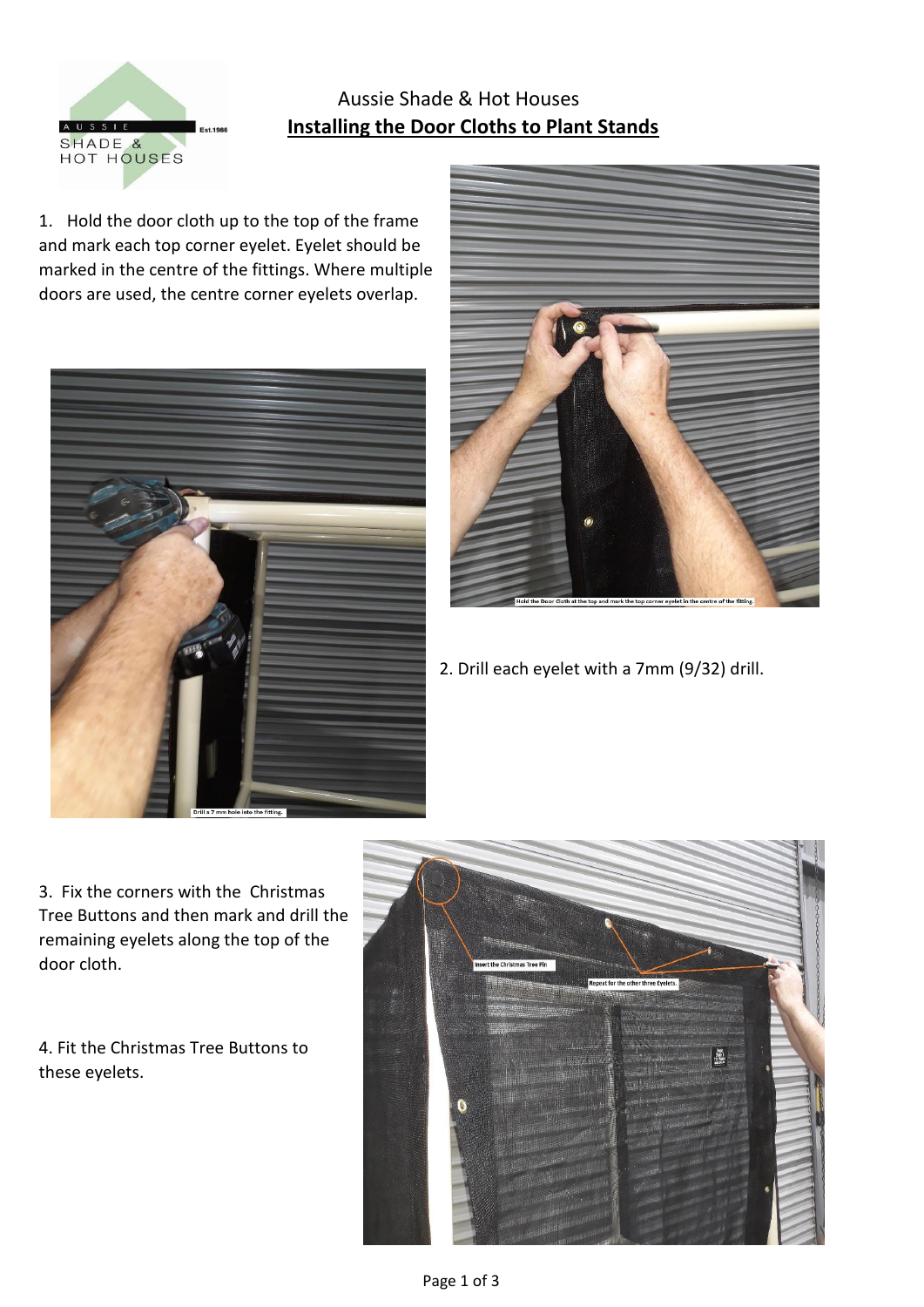

6. Centre the Stayput Fastener over the mark and then mark the two mounting holes. Ensure the Stayput Fastener is verical.

5. Pull the cloth down to ground level and mark each eyelet that aligns with a fitting. Eyelets that align with a fitting should be marked in the centre of the fitting.





7. Drill both mounting holes to sufficient depth for both screws.